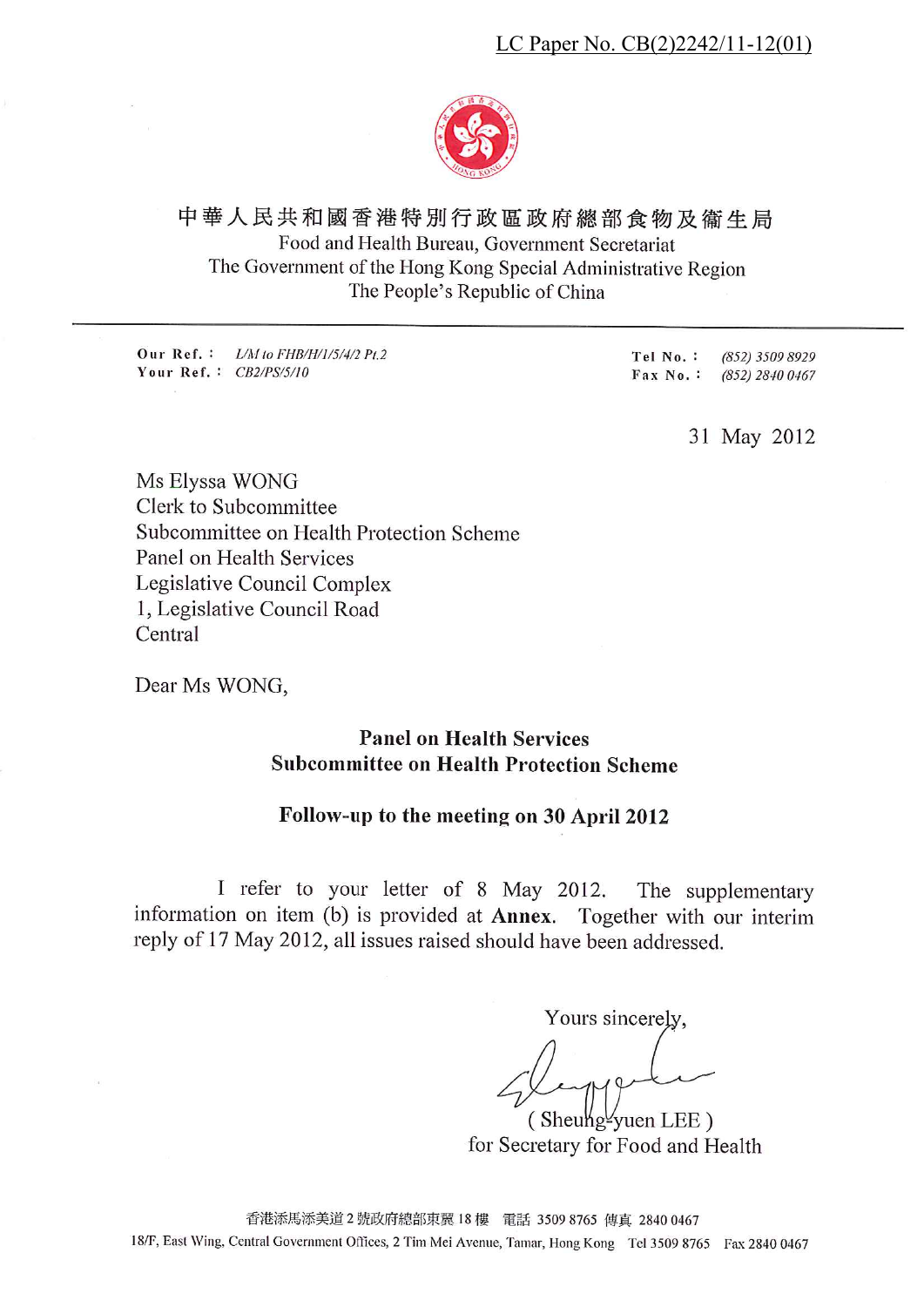# **Administration's Response to Follow-up to the meeting of Subcommittee on Health Protection Scheme of the Panel on Health Services on 30 April 2012**

## *Item (b)(i) -*

*Detailed information to explain the determination of the level of premium for individuals belonging to different risk levels in respect of the features of the Health Protection Scheme ("HPS").* 

#### Administration's response

In the existing health insurance market, insurers are free to set and adjust premiums for their private health insurance products. Generally speaking, the premium of private health insurance would vary in correspondence with the risk level of the subscriber concerned, taking into account risk factors such as age, health status, lifestyle, pre-existing medical conditions, claim history, etc. Individuals who are considered high-risk by insurers will be charged premium loadings over and above the "normal" premium level, or will be charged the "normal" premium yet with reduced coverage due to exclusion of pre-existing medical conditions and other illnesses to which a subscriber is relatively vulnerable, or a combination of the two. In some cases, insurers may even refuse to accept higher-risk individuals and underwrite their risks.

2. In the Second Stage Public Consultation on Healthcare Reform, we proposed to require insurers participating in the Health Protection Scheme (HPS) to set and publish transparent premium schedules for HPS plans, which should be age-banded subject to adjustment guidelines. This means that the levels of "normal" premium for different age groups will be assessed separately to fairly reflect the risk factors pertaining to different age groups. The premium level is normally higher for older groups and lower for younger groups (except for infancy and early childhood). Premium loading could be imposed on subscribers with higher risks, but the rate was proposed to be limited to a maximum of 200% of the published premium for the HPS standard plan.

3. As regards the "normal" premium level of the illustrative HPS standard plan set out in Appendix A to the Consultation Document, the consultant commissioned by the Food and Health Bureau estimated that the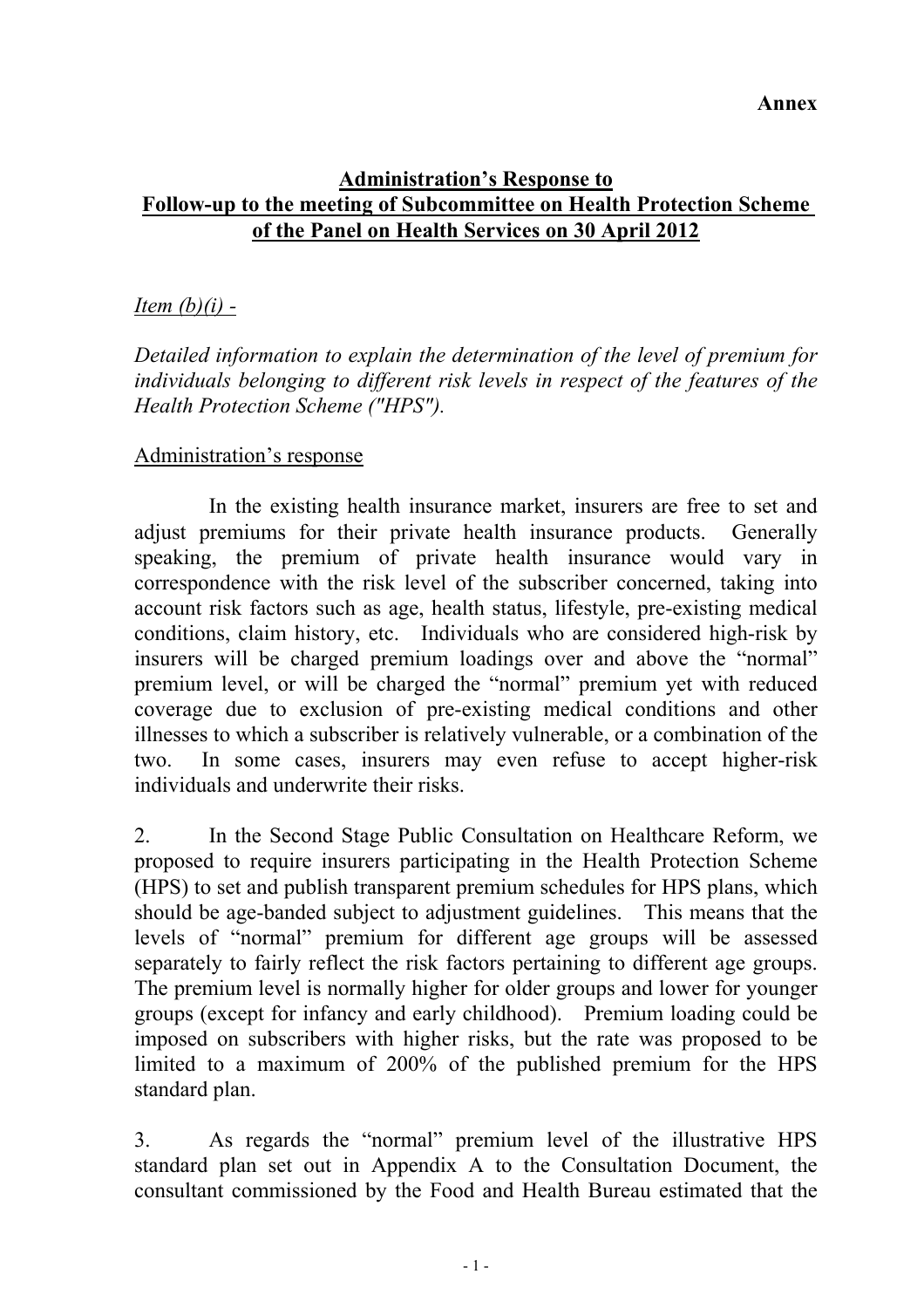net annual premium (net of commission and acquisition costs) would be lowest at \$790 for age 10-14, rising to \$1,570 for age 20-24, \$2,930 for age 40-44, \$5,570 for age 60-64 and \$15,000 for age 85 and above. The premium estimation has taken into account the additional coverage and protection that the HPS requires participating insurers to offer for the standard plan, including key features such as no turn-away of subscribers and guaranteed renewal for life; covering pre-existing medical conditions subject to waiting period; and accepting high-risk groups through a high-risk pool mechanism, etc.

4. A health insurance scheme which provides the above additional coverage and protection will incur a higher level of risk in aggregate. If all the risks are fully reflected in the "normal" premium levels of HPS standard plans, the higher premium will discourage people from joining the scheme when they are young and healthy, thereby undermining the risk-pooling function of the scheme and pushing up the premium level. In order to achieve the policy objectives of the HPS and to implement the key features of the HPS, in formulating the detailed proposals for the HPS, we will consider the option of utilising the \$50 billion fiscal reserve earmarked to support healthcare reform to, among other things, address the risk pool issue, maintain the premium at an affordable level, and provide incentives for the young and healthy and all potential participants to join early so as to ensure the long-term sustainability of the scheme.

5. The consultant to be appointed by the Food and Health Bureau for carrying out a study on the HPS will formulate a proposed premium schedule for the HPS standard plan with reference to the proposed coverage and benefit limits of the HPS standard plan, existing market data and experience, policy objectives of the HPS and other relevant considerations.

# *Item (b)(ii) -*

*Detailed information to explain the viability of operating a high risk pool to share out the high risks insured among insurers in the absence of government subsidy for the risk pool in respect of the features of the HPS.* 

### Administration's response

6. One of the key objectives of the HPS is to better protect the high-risk groups by enabling them to gain access to health insurance coverage. Currently, it is difficult for individuals with pre-existing medical conditions or those with higher health risks to subscribe to health insurance plans. Most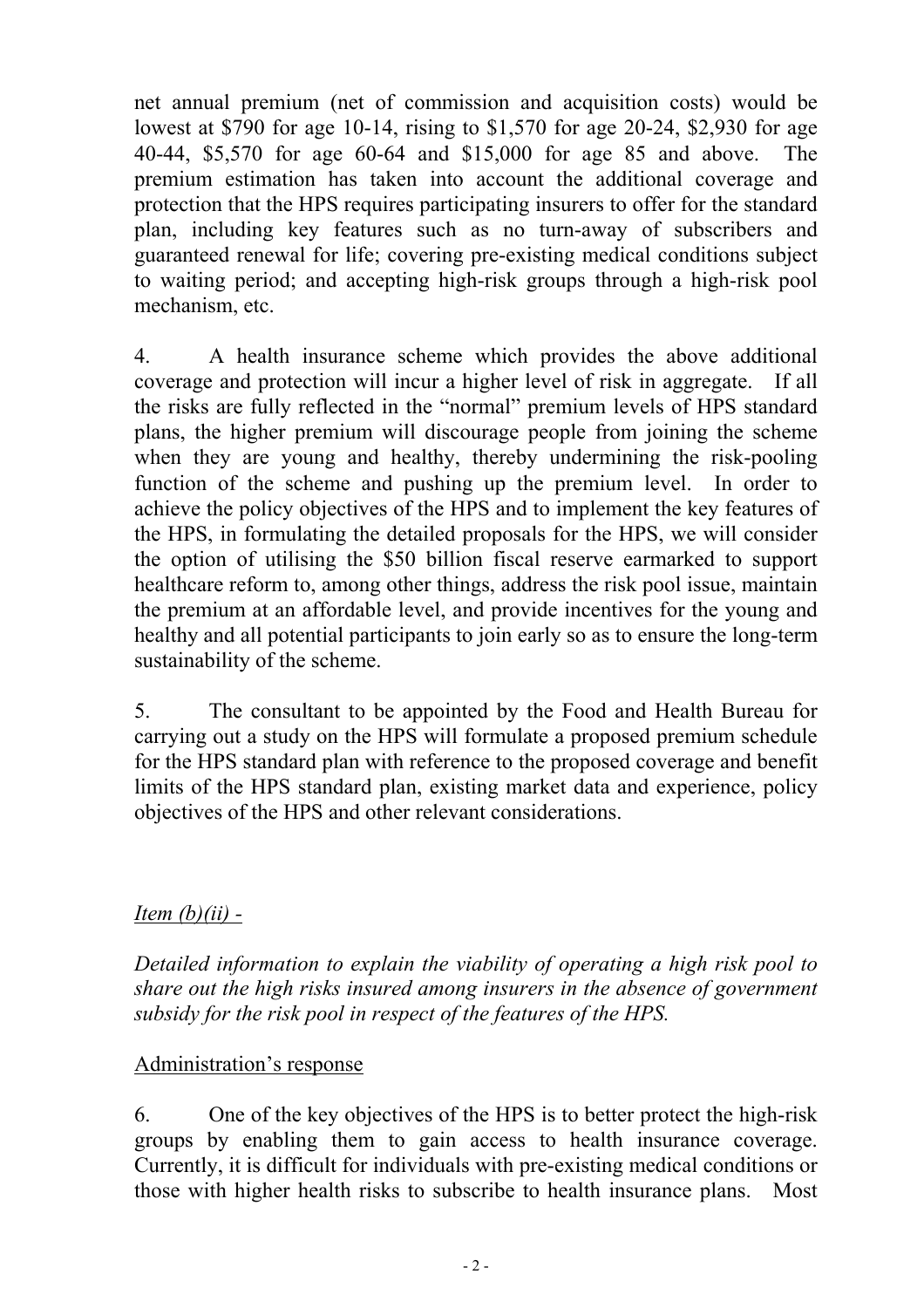existing health insurance products for individuals in general do not cover pre-existing medical conditions in order to reduce insurers' risk exposure and manage the risk profile of their risk pool. On the other hand, previous public consultations indicated that members of the public were concerned about the exclusion of pre-existing conditions because it would severely restrict the access of higher-risk groups to health insurance protection. A balance would need to be struck between maintaining the financial viability of health insurance plans on the one hand, and requiring insurers to cover pre-existing conditions on the other hand.

7. To enable the higher-risk groups to have access to health insurance while ensuring the financial viability of the HPS plans, we have proposed in the Second Stage Public Consultation on Healthcare Reform to set up a high-risk pool mechanism to enable participating insurers to accept the enrollment of high-risk individuals.

8. Without prejudice to the discussion and deliberation by the Working Group on Health Protection Scheme and the Health and Medical Development Advisory Committee (HMDAC) on the eventual *modus operandi* of the high-risk pool mechanism, we have set out some preliminary thoughts on how the mechanism might work in the Consultation Document for discussion. Under the proposed high-risk pool mechanism, the policies of high-risk individuals with premium assessed by an insurance company to exceed three times its published premium of the relevant age groups could be transferred to a high-risk pool. These high-risk individuals only have to pay three times the published premiums chargeable on them. The premium income collected together with the corresponding claim liabilities would be transferred to the high-risk pool. When necessary and under justified circumstances, the Government may consider injecting fund into the pool to maintain its financial sustainability.

9. Given that the proposed high-risk pool would be a mechanism new to the market, it would be difficult to project accurately the financial condition of the proposed high-risk pool because no existing market experience or data are available. In addition, the financial viability and sustainability of the high-risk pool would depend on a number of variables, such as the number of high-risk individuals joining the HPS, their health status and claims history, etc. For the purpose of providing a rough estimation, the consultant commissioned by the Food and Health Bureau in 2010 assumed that, under the baseline scenario, 10% of new subscribers would be high-risk individuals and their policies would be transferred to the high-risk pool in the first year of operation of the HPS. The percentage was assumed to fall to a stable level of 2% thereafter. The average medical costs incurred by high-risk individuals were assumed to be six times the corresponding figures for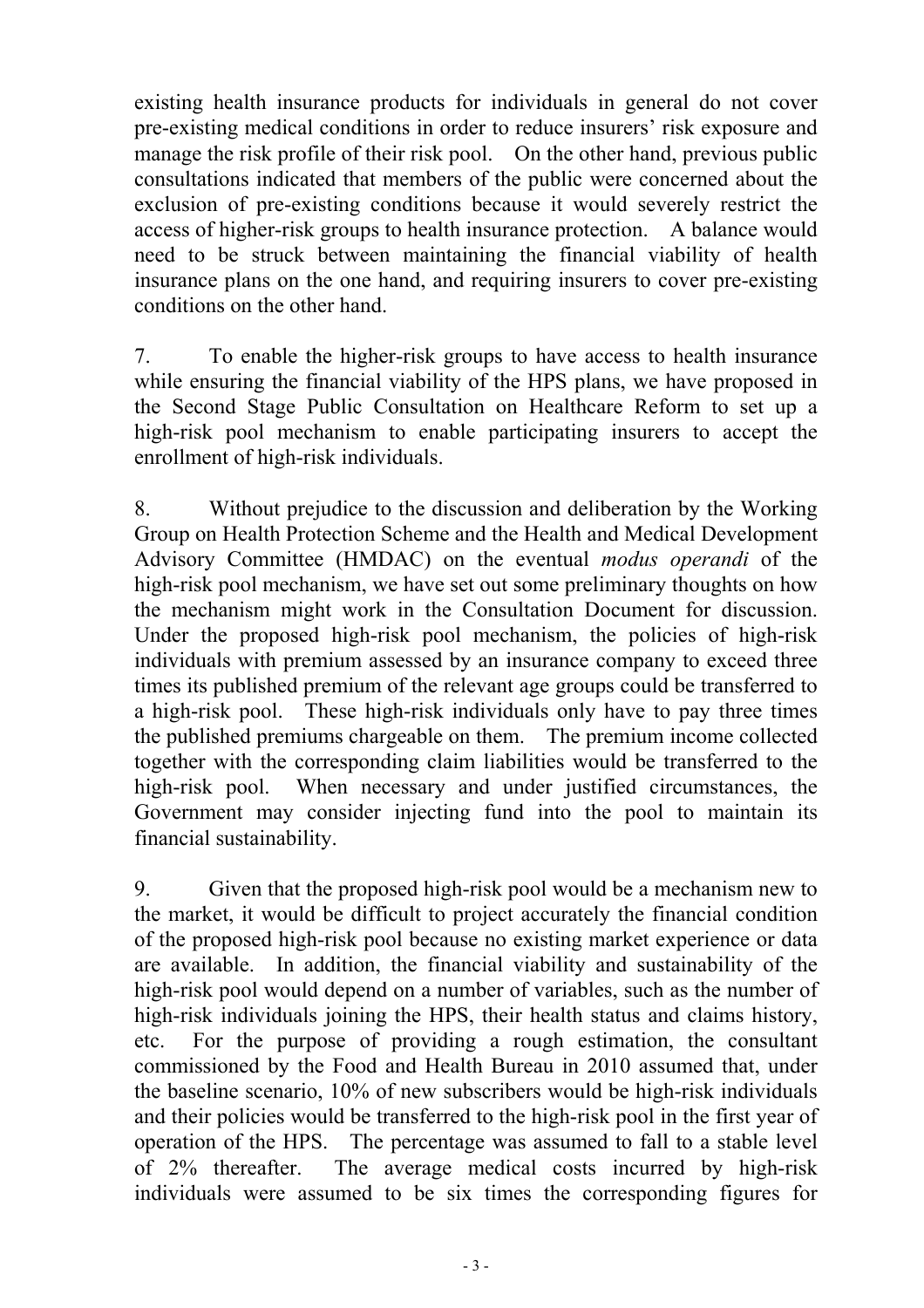normal-risk individuals. The higher risks would translate into a higher premium for these high-risk individuals. Under these assumptions, the financial condition of the high-risk pool would depend very much on the size of enrollment and claim outcomes of high-risk individuals.

10. It should be noted that the high-risk pool mechanism described above is only one of the many possibilities. Details of the proposed high-risk pool mechanism and operation will be worked out by the consultant to be appointed for carrying out a study on the HPS, and will be subject to discussion and deliberation by the Working Group on Health Protection Scheme and the HMDAC.

# *Item (b)(iii) -*

*The corresponding increases in the premium level, having taken into account the morbidity rates of different diseases by age groups and their respective medical costs, if an insurance plan offered (1) guaranteed acceptance and renewal; (2) portability; (3) acceptance of pre-existing conditions; and (4) access for high-risk groups in respect of the features of the HPS.* 

# Administration's response

11. The consultant commissioned by the Food and Health Bureau in 2010 estimated the indicative premiums of the HPS standard plan with regard to existing market experience as well as the proposed key features to be introduced into HPS plans. Estimation on healthcare utilisation and medical costs in relation to existing market experience is largely based on a proprietary database owned by the consultant consisting of around 700 000 private health insurance policyholders.

12. Regarding guaranteed acceptance with coverage of pre-existing conditions, the actuarial model of the consultant assumed that this scheme feature would lead to an average increase of about 5% in "normal" premium of the HPS standard plan in order to pay for the cost of covering the unknown pre-existing conditions of existing policyholders migrating to the scheme. However, the "normal" premium would not be affected by the cost of covering known pre-existing conditions of new subscribers, which would be compensated by premium loading instead.

13. As for the high-risk pool mechanism, it was assumed that this feature would not affect the "normal" premium of the HPS standard plan because the high-risk pool would be separate from the normal risk pool in operation.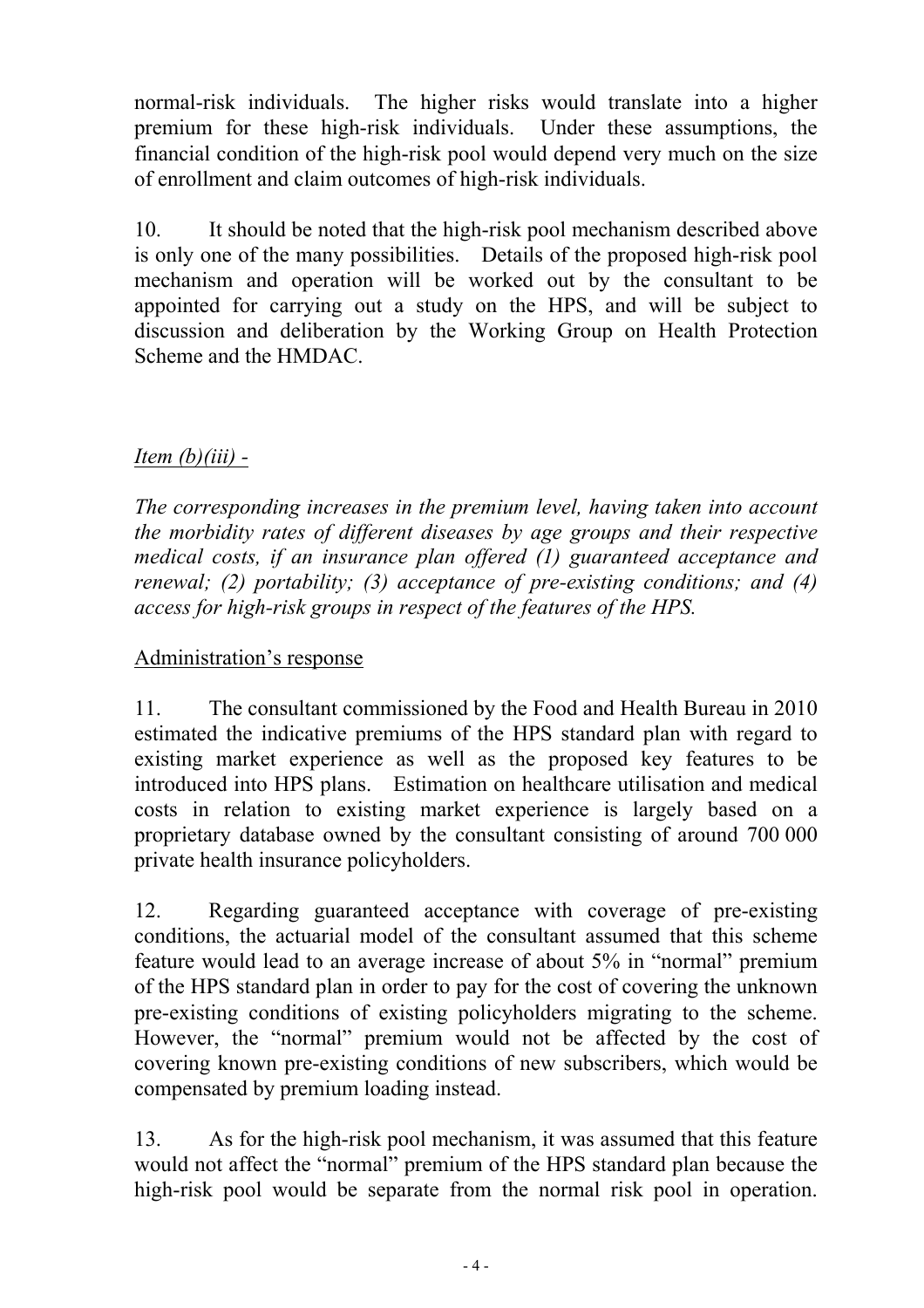The high-risk pool would only lead to an increase in the HPS standard plan premium if the normal risk pool shares out the cost of the high-risk pool. In its calculation, the consultant assumed, for the sake of actuarial modeling, the existence of such cost sharing between the high-risk pool and the normal risk pool, which was assumed to be 2% of the "normal" premium of the HPS standard plan.

14. It should be noted that the above assumptions were provided by the consultant for the purpose of calculating an illustrative premium schedule for the HPS standard plan. In carrying out the consultancy study on the HPS, the consultant to be appointed would work out the detailed design for, among other things, the rules and mechanisms for implementing the key features of the HPS such as guaranteed acceptance and renewal, portability, coverage of pre-existing medical conditions and access of high-risk groups. The consultant would also examine the implications of these key features to the premium level of the HPS standard plan, taking into account other related variables such as the number and proportion of migrants to the scheme with pre-existing conditions, the length of the waiting period for coverage of pre-existing conditions, and the administration cost to comply with the scheme rules.

# *Item (b)(iv) -*

*Detailed information on the arrangements for payment of claims under HPS with or without packaged charging based on diagnosis-related group ("DRG") in respect of the features of the HPS.* 

### Administration's response

15. One of the features of the proposed HPS is to promote transparent medical fees in order to better protect consumer's rights. HPS plans would set reimbursement levels for common treatments or procedures based on diagnosis-related group (DRG), i.e. a lump-sum benefit limit for the treatment or procedure would be set for paying the medical fees, so as to promote packaged charging for common procedures or treatments in the private sector. If the packaged price offered by private healthcare providers is above the packaged benefit limit under the HPS plans, co-payment by the insured for the excess would be necessary. Where the insured chooses a provider that charges on an itemized basis for a treatment / procedure covered by packaged benefit limit under the HPS plans, the insurer would reimburse the insured up to the packaged benefit limit.